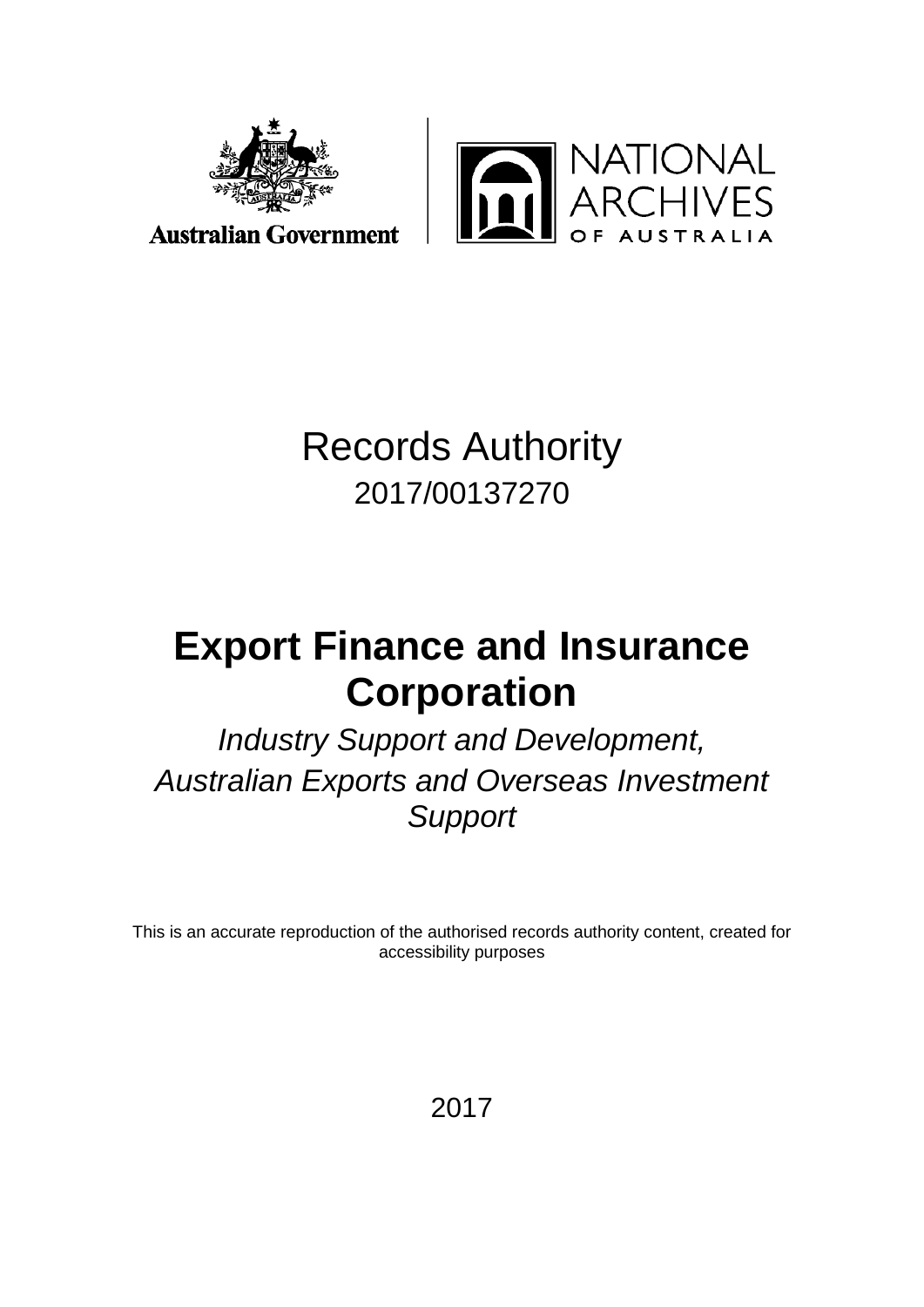

© Commonwealth of Australia (National Archives of Australia) 2017

#### **Copyright**

This product, excluding the National Archives of Australia logo, Commonwealth Coat of Arms or registered trademark, has been licensed under a Creative Commons Attribution-Non-Commercial (CC-BY-NC) Version 4.0 International Licence. You may share, copy, redistribute, remix, transform and build upon this work for non-commercial purposes only. However, you must attribute the National Archives of Australia as the copyright holder of the original work, include the attribution as set out below and indicate if changes were made. The full terms and conditions of this licence are available at [www.creativecommons.org](http://www.creativecommons.org/)

#### **Attribution**

This records authority is licenced by the Commonwealth of Australia (National Archives of Australia) under a Creative Commons Attribution-Non-Commercial (CC-BY-NC) Version 4.0 International Licence. The original version can be found [on our website](http://www.naa.gov.au/)

#### **Accessibility**

This is an accurate reproduction of the authorised records authority content, created for accessibility purposes.

#### **Contact Us**

Enquiries relating to copyright or accessibility should be emailed to [recordkeeping@naa.gov.au](mailto:recordkeeping@naa.gov.au)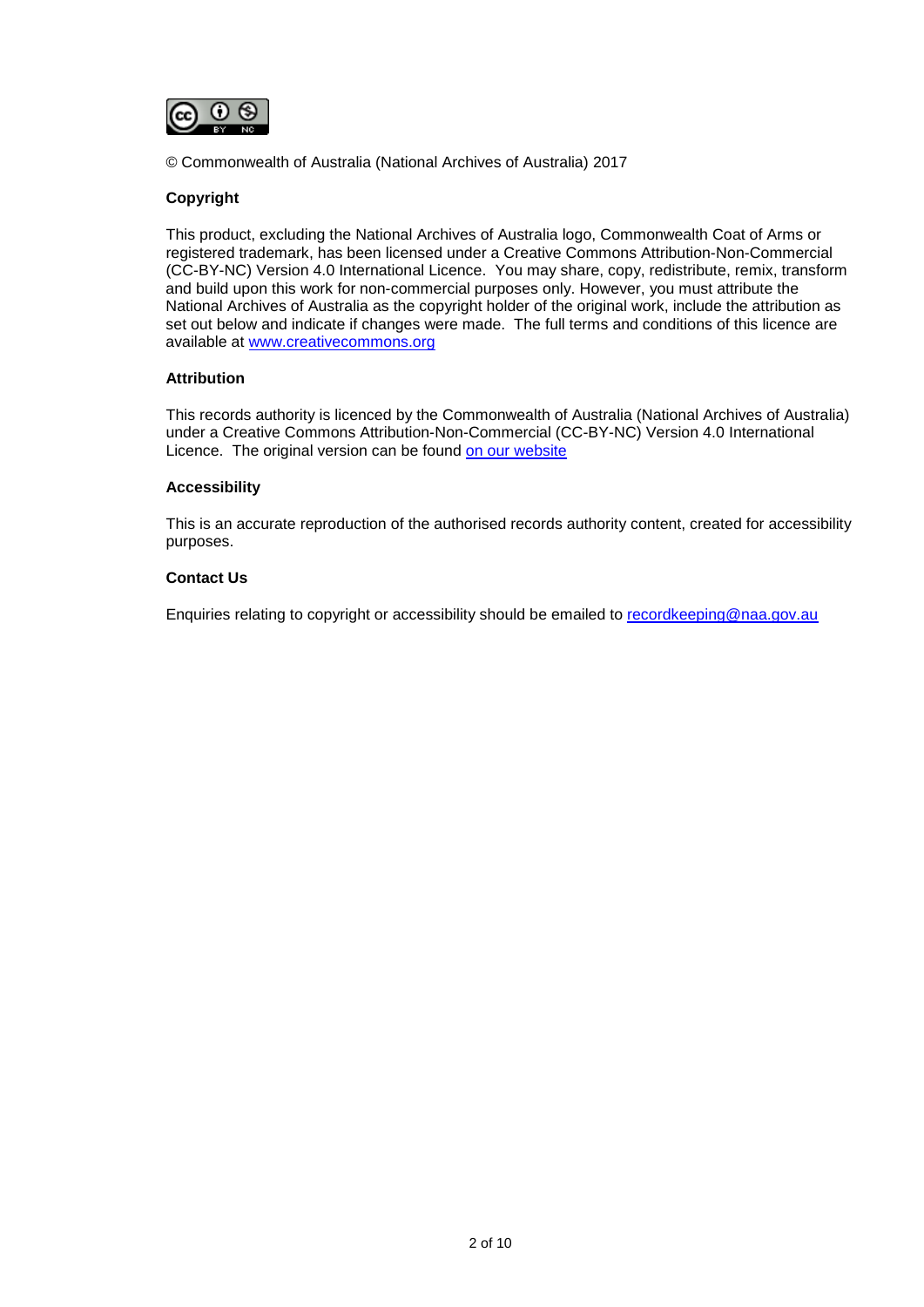## **CONTENTS**

|                                                     | -6 |
|-----------------------------------------------------|----|
| AUSTRALIAN EXPORT AND OVERSEAS INVESTMENT SUPPORT 7 |    |
|                                                     | 9  |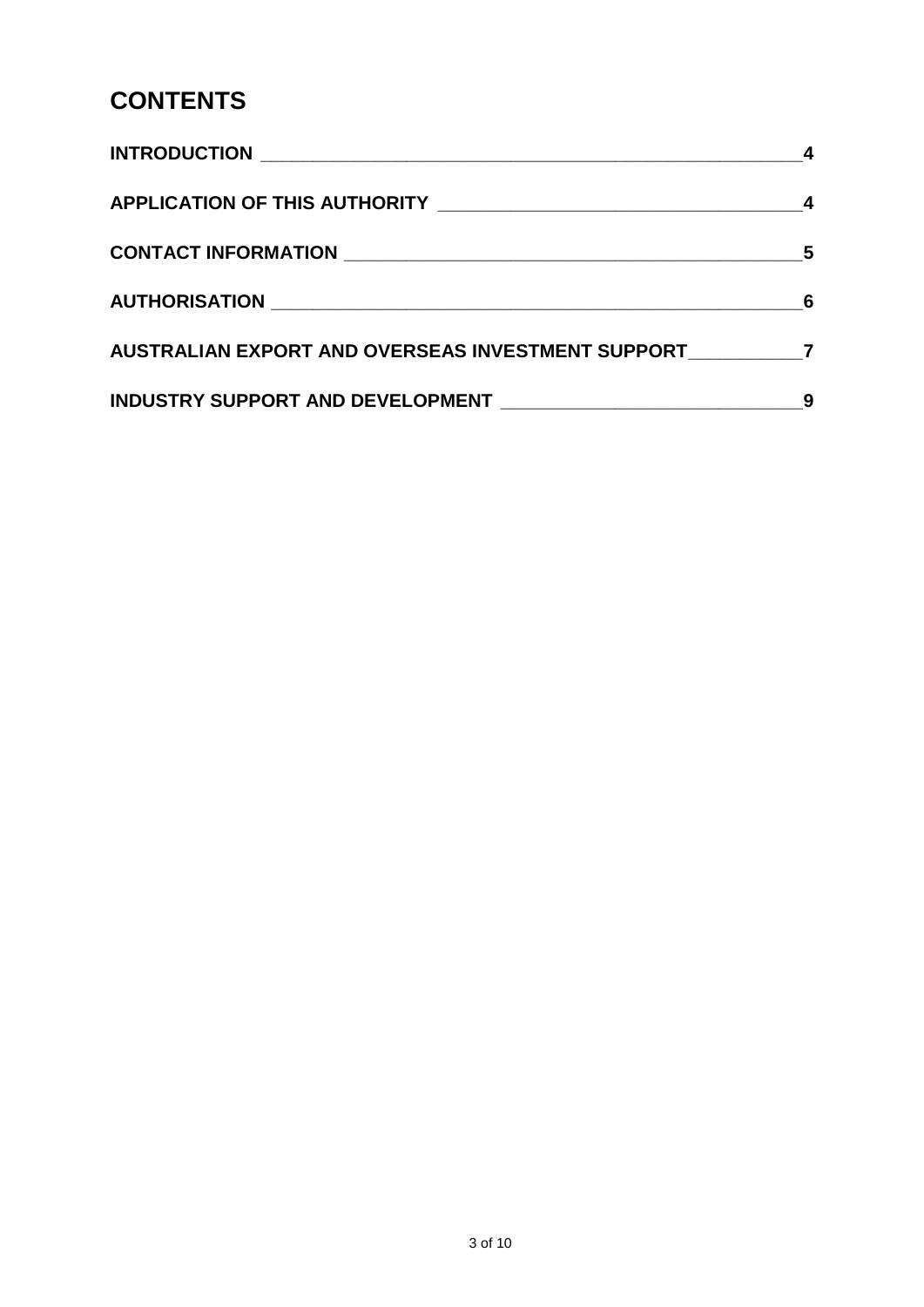## <span id="page-3-0"></span>**INTRODUCTION**

The Export Finance and Insurance Corporation (Efic) and the National Archives of Australia have developed this records authority to set out the requirements for keeping or destroying records for the core business areas of Australian Export and Overseas Investment Support, and Industry Support and Development. It represents a significant commitment on behalf of Efic to understand, create and manage the records of its activities.

This authority is based on the identification and analysis of the business of Efic. It takes into account the agency's legal and organisational information management requirements, and the interests of stakeholders, the agency and the National Archives.

The authority sets out those records that need to be retained as national archives and specifies the minimum length of time that temporary records need to be kept. This authority gives Efic permission under the *Archives Act 1983*, for the destruction of the temporary records described after the minimum retention period has expired. Retention periods for these temporary records are based on: an assessment of business needs; broader organisational accountability requirements; and community expectations, and are approved by the National Archives on the basis of information provided by the agency.

As changes in circumstances may affect future information management requirements, the periodic review of this authority is recommended. All amendments must be approved by the National Archives.

## <span id="page-3-1"></span>**APPLICATION OF THIS AUTHORITY**

- 1. This authority supersedes Records Disposal Authority RDA 1247 (1996). The superseded records authority cannot be used by Efic to sentence records after the date of issue of this authority.
- 2. This authority is to be used to determine how long records must be kept. Records are matched to the relevant core business and records class in the authority.
	- Where the minimum retention period has expired and the records are not needed for agency business they should be destroyed as authorised in this authority;
	- Records that have not reached the minimum retention period must be kept until they do; and
	- Records that are identified as 'retain as national archives' are to be transferred to the National Archives for preservation.
- 3. This authority should be used in conjunction with general records authorities such as:
	- the Administrative Functions Disposal Authority (AFDA) and/or AFDA Express issued by the National Archives to cover business processes and records common to Australian Government agencies; and
	- General Records Authority (31) Destruction of source or original records after digitisation, conversion or migration (2015).
- 4. The normal administrative practice (NAP) provision of the *Archives Act 1983* gives agencies permission to destroy certain records without formal authorisation. This usually occurs where records are duplicated, facilitative or for short-term use only. NAP does not replace arrangements agreed to in this authority but can be used as a tool to assist in identifying records for destruction together with an agency's records authority or authorities, and with AFDA and AFDA Express. The National Archives recommends that agencies develop and implement a NAP policy. Advice and guidance on destroying records as a normal administrative practice and on how to develop a NAP policy is available from the National Archives' website at [www.naa.gov.au.](http://www.naa.gov.au/)
- 5. Records that are reasonably likely to be needed as evidence in a current or future judicial proceeding or are subject to a request for access under the *Archives Act 1983*, the *Freedom of Information Act 1982* or any other relevant act must not be destroyed until the action has been completed.
- 6. Records subject to a disposal freeze must not be destroyed until the freeze has been lifted. Further information about disposal freezes and whether they affect the application of this authority is available from the National Archives website at [www.naa.gov.au.](http://www.naa.gov.au/)
- 7. Where the method of recording information changes (for example from an analogue system to a digital system, or when information is migrated from one system to a new system) this authority can still be applied, providing the records document the same core business. The information must be accessible for the period of time prescribed in this authority. Efic will need to maintain continuing access to the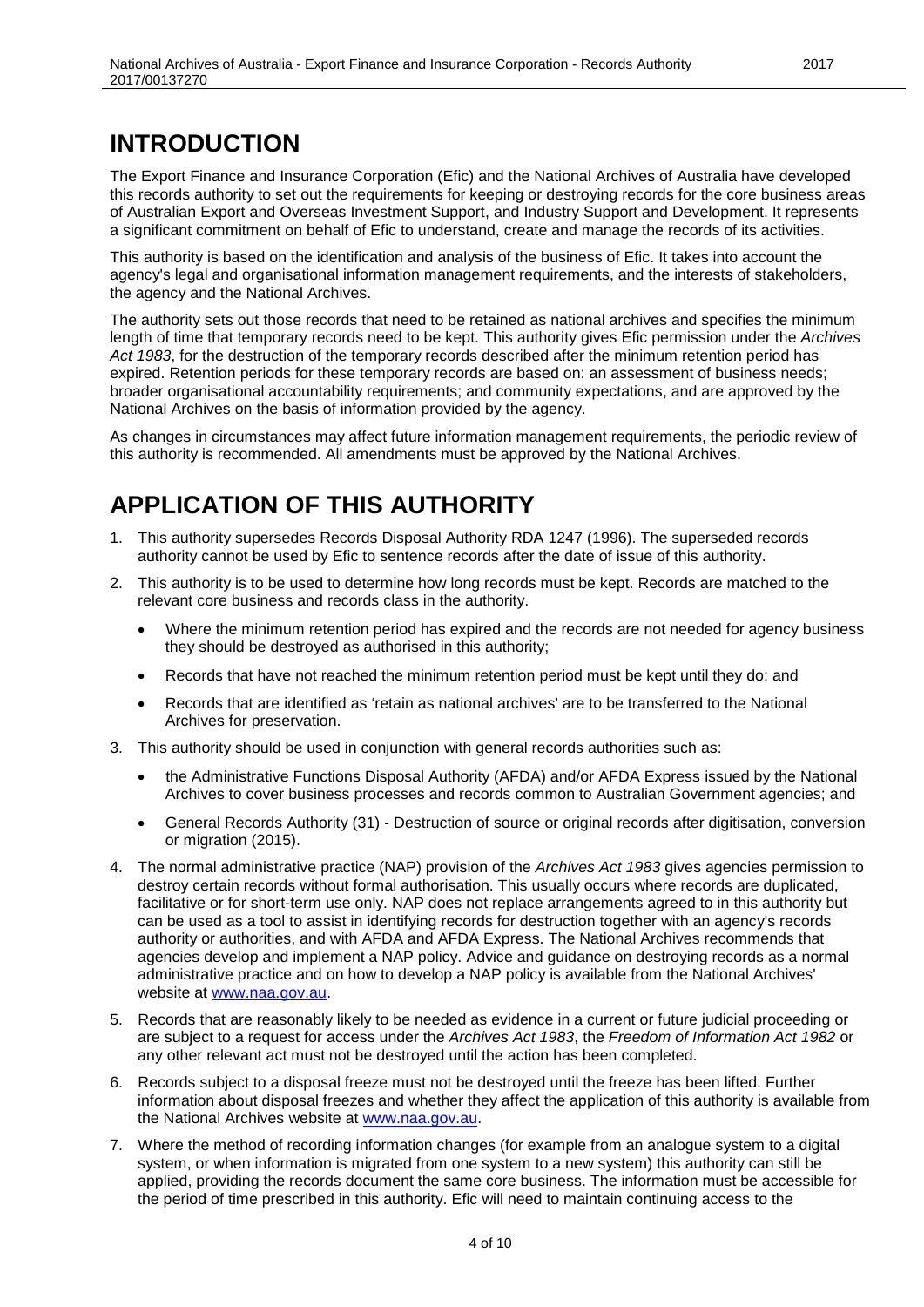information, including digital information, for the periods prescribed in this records authority or until the information is transferred into the custody of the National Archives.

- 8. In general, retention requirements indicate a minimum period for retention. Efic may extend minimum retention periods if it considers that there is an administrative need to do so, without further reference to the National Archives. Where EFIC believes that its accountability will be substantially compromised because a retention period or periods are not adequate, it should contact the National Archives for review of the retention period.
- 9. Records coming within 'retain as national archives' classes in this authority have been determined to be part of the archival resources of the Commonwealth under section 3C of the *Archives Act 1983*. The determination of Commonwealth records as archival resources of the Commonwealth obliges agencies to transfer the records to the National Archives when they cease to be current and, in any event, within 15 years of the records coming into existence, under section 27 of the *Archives Act 1983*.
- 10. Records in the care of agencies should be appropriately stored, managed and preserved. Agencies need to meet this obligation to ensure that the records remain authentic and accessible over time. Under Section 31 of the *Archives Act 1983*, access arrangements are required for records that become available for public access including those records that remain in agency custody.
- 11. Appropriate arrangements should be made with the National Archives when records are to be transferred into custody. The National Archives accepts for transfer only those records designated as national archives. Records created digitally after 1 January 2016 must be transferred in digital formats only.
- 12. Advice on how to use this authority is available from the Efic information manager. If there are problems with the application of the authority that cannot be resolved, please contact the National Archives.

## <span id="page-4-0"></span>**CONTACT INFORMATION**

For assistance with this authority or for advice on other information management matters, please contact National Archives' [Agency Service Centre.](http://reftracker.naa.gov.au/reft000.aspx?pmi=jpGkKEm4vT)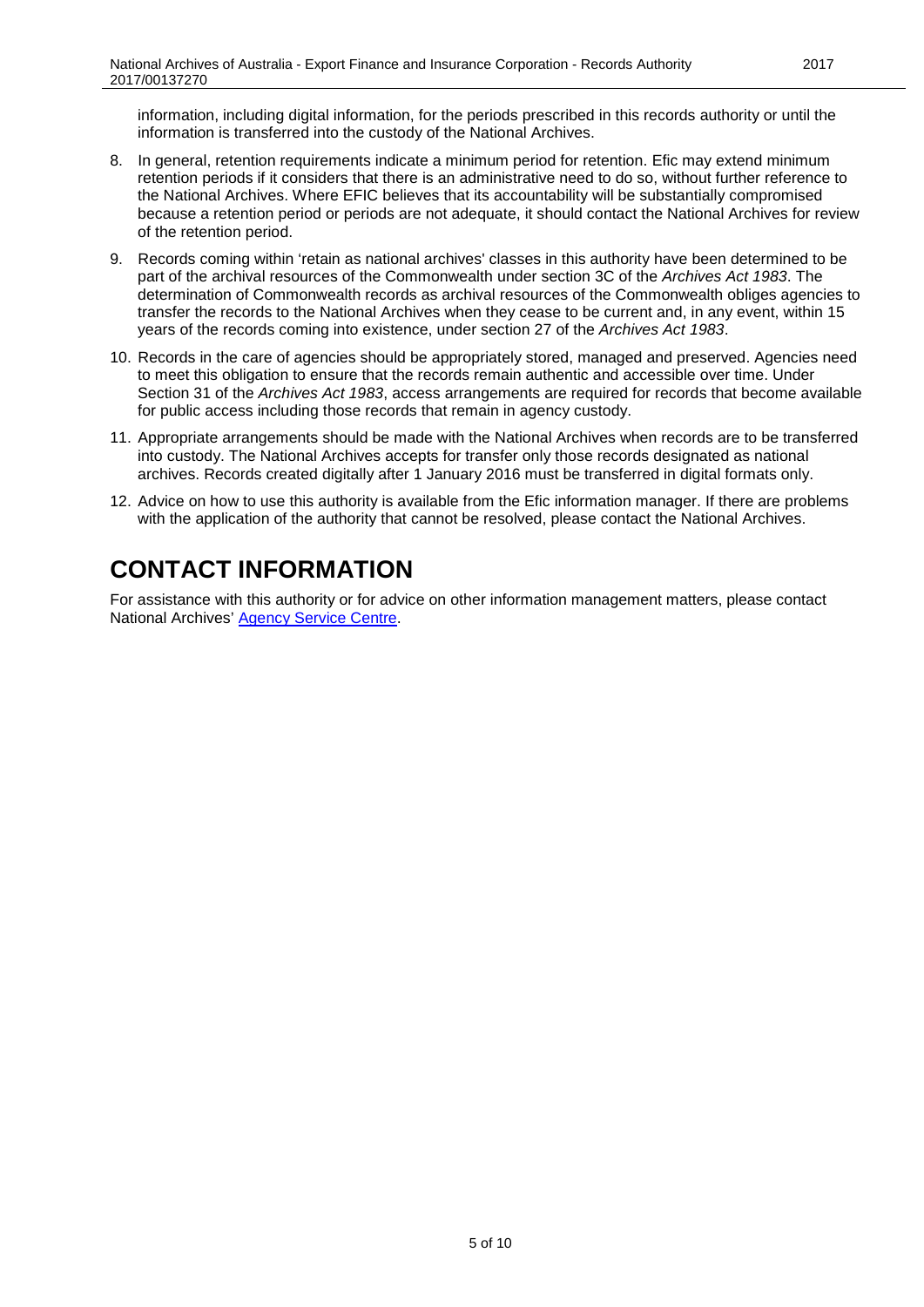## <span id="page-5-0"></span>**AUTHORISATION**

#### **RECORDS AUTHORITY 2017/00137270**

| Person to whom notice of<br>authorisation is given: | Swati Dave<br>Managing Director and CEO<br><b>Export Finance and Insurance Corporation</b><br>Level 10, Export House<br>22 Pitt Street<br>Sydney NSW 2000 |
|-----------------------------------------------------|-----------------------------------------------------------------------------------------------------------------------------------------------------------|
|                                                     |                                                                                                                                                           |

| <b>Purpose:</b>     | Authorises arrangements for the disposal of records in accordance with<br>Section 24(2)(b) of the Archives Act 1983                                                                             |
|---------------------|-------------------------------------------------------------------------------------------------------------------------------------------------------------------------------------------------|
|                     | Determines records classed as 'retain as national archives' in this<br>records authority to be part of the archival resources of the<br>Commonwealth under section 3C of the Archives Act 1983. |
|                     |                                                                                                                                                                                                 |
| <b>Application:</b> | All core business records relating to Australian Export and Overseas<br>Investment Support, and Industry Support and Development.                                                               |
|                     |                                                                                                                                                                                                 |

This authority gives permission for the destruction, retention or transfer to the National Archives of Australia of the records described. This authority will apply only with the consent of the agency currently responsible for the business documented in the records described.

Authorising Officer **Contact Studies 20 and 20 and 20 and 20 and 20 and 20 and 20 and 20 and 20 and 20 and 20 and 20 and 20 and 20 and 20 and 20 and 20 and 20 and 20 and 20 and 20 and 20 and 20 and 20 and 20 and 20 and 20** 

Teressa Ward Assistant Director-General National Archives of Australia 24 November 2017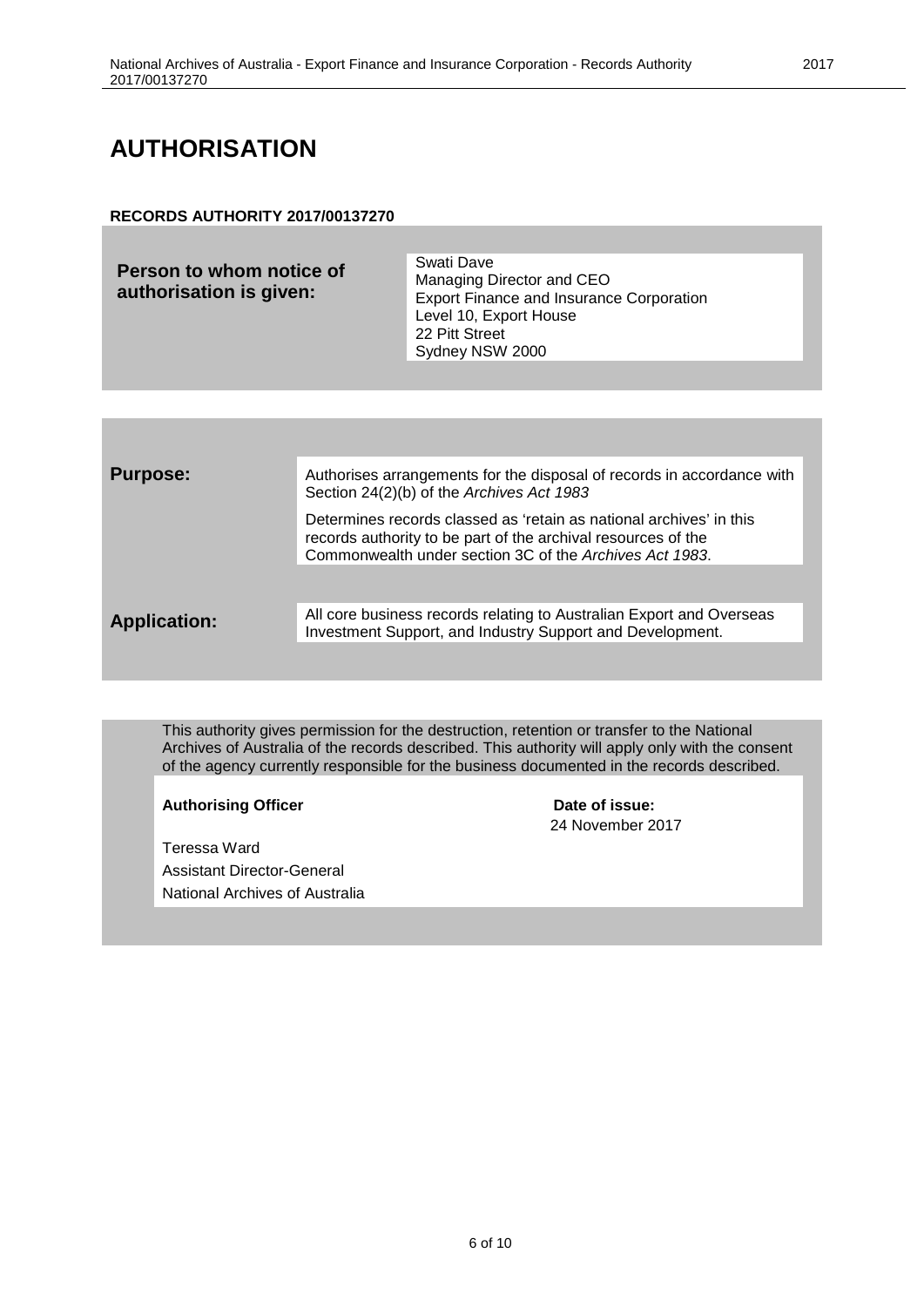### <span id="page-6-0"></span>**AUSTRALIAN EXPORT AND OVERSEAS INVESTMENT SUPPORT**

The core business of providing support for Australian exports and overseas investments through the provision of financial transactions and facilities. In particular, support is provided for Small and Medium Enterprises (SMEs) and for larger exporters and overseas projects with Australian content.

The **core activities** include:

- preliminary assessment of requirements and analysis of investment proposals;
- management of individual transactions or facilities such as direct loans, bonding and finance guarantees, overseas direct investment and insurance;
- managing special projects; and
- development and management of products, operational marketing and communications plans relating to Australian exports and overseas investment.

The performance of the core business is supported by **general activities** such as:

- providing and receiving advice;
- participation in committees;
- responses to general enquiries;
- evaluation processes;
- liaison with other organisations;
- planning;
- development and implementation of policies and procedures;
- reporting; and
- general research.

#### *Cross references to AFDA Express Records Authority*

*For the management of accounting activities related to transactions and facilities, use FINANCIAL MANAGEMENT.*

*For addresses by the Minister and senior management, use COMMUNITY RELATIONS or GOVERNMENT RELATIONS.*

*For partnerships with other government agencies, export bodies and industry and professional associations, use COMMUNITY RELATIONS or GOVERNMENT RELATIONS.*

*For audits and authorisation and strategic level committees, use STRATEGIC MANAGEMENT.*

*Cross references to other areas of this Records Authority*

*For policy guidelines use INDUSTRY SUPPORT AND DEVELOPMENT.*

| Class no | <b>Description of records</b>                                                                                                                                                                                                                                                                                                                               | <b>Disposal action</b>         |
|----------|-------------------------------------------------------------------------------------------------------------------------------------------------------------------------------------------------------------------------------------------------------------------------------------------------------------------------------------------------------------|--------------------------------|
| 62305    | Significant records documenting:<br>developing and reviewing high-level policies, plans, guidelines,<br>$\bullet$<br>strategies, and programs including assessment methodologies,<br>criteria and assessment frameworks. Includes final versions, major<br>drafts, approvals, stakeholder consultations and supporting<br>research;                         | Retain as national<br>archives |
|          | case files for successful or unsuccessful applications for assistance<br>$\bullet$<br>that have significant value, are innovative, controversial or<br>precedent setting or are determined by the Minister to be in the<br>national interest. Includes transactions on the National Interest<br>account and management of other transactions or facilities. |                                |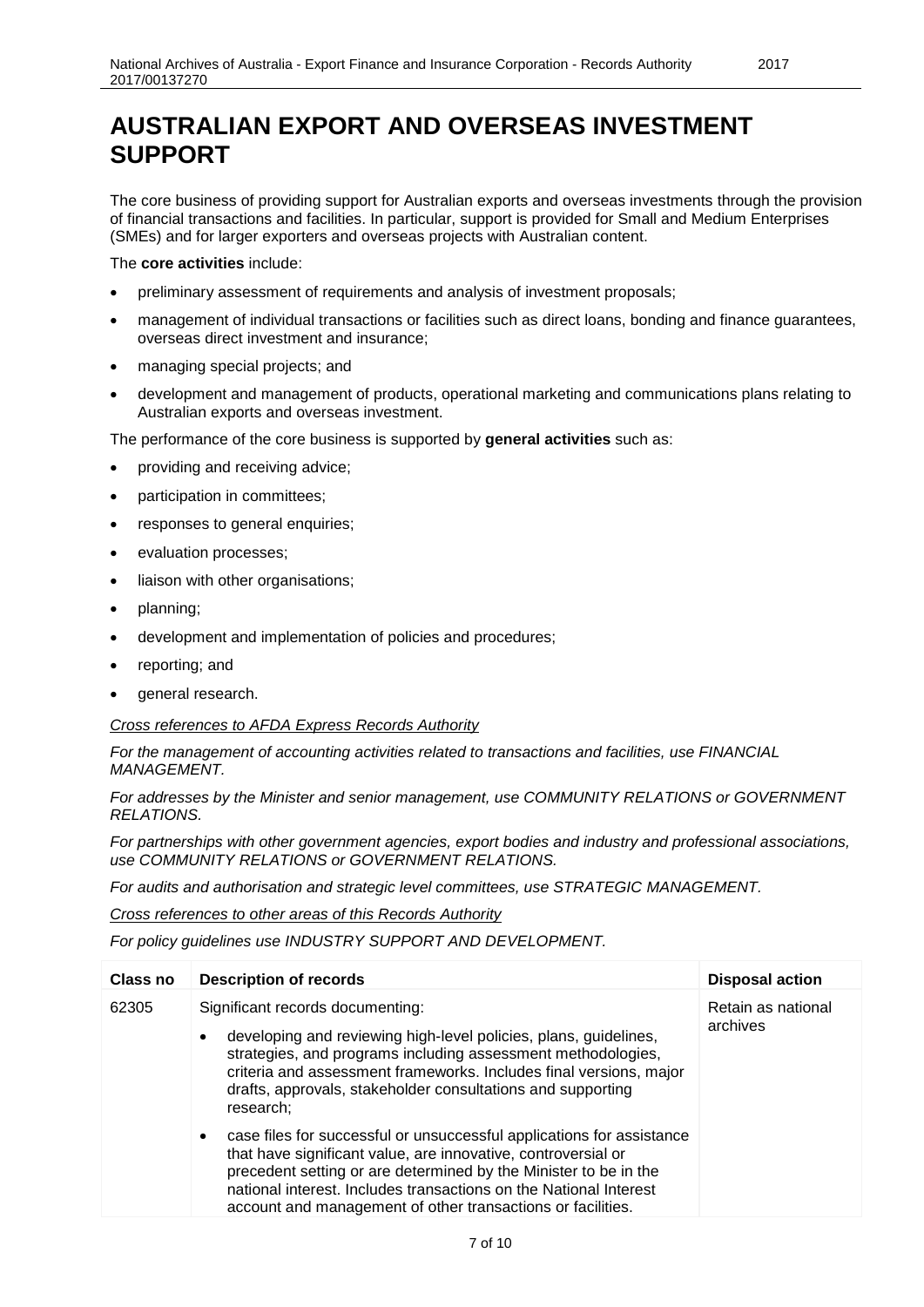## **AUSTRALIAN EXPORT AND OVERSEAS INVESTMENT SUPPORT**

| <b>Class no</b> | <b>Description of records</b>                                                                                                                                                                                                                                                                                                                                              | <b>Disposal action</b>                                                                                                                    |
|-----------------|----------------------------------------------------------------------------------------------------------------------------------------------------------------------------------------------------------------------------------------------------------------------------------------------------------------------------------------------------------------------------|-------------------------------------------------------------------------------------------------------------------------------------------|
|                 | Includes applications, assessments, determinations and client<br>communications:<br>summary records of successful and unsuccessful applications; and<br>providing and receiving strategic advice relating to controversial<br>issues or setting precedents in relation to this function.                                                                                   |                                                                                                                                           |
| 62306           | Records documenting other case files for successful applications for<br>assistance, including management of these transactions or facilities.<br>Includes applications, assessments, determinations, and client<br>communications.                                                                                                                                         | Destroy 12 years<br>after the customer<br>relationship ceases<br>and no further<br>designated services<br>are provided to the<br>customer |
| 62307           | Records documenting:<br>managing special projects such as reviewing the Efic risk rating<br>system;<br>developing and managing products, operational marketing and<br>$\bullet$<br>communications plans, business development and marketing;<br>routine advice not covered in class 62305;<br>committees; and<br>internal operational policies, guidelines and procedures. | Destroy 10 years<br>after action<br>completed                                                                                             |
| 62308           | Records documenting:<br>unsuccessful applications for assistance;<br>routine operational administrative tasks supporting the core<br>business; and<br>Australian Export and Overseas Investment Support activities other<br>than those covered in classes 62305 to 62307.                                                                                                  | Destroy 7 years after<br>action completed                                                                                                 |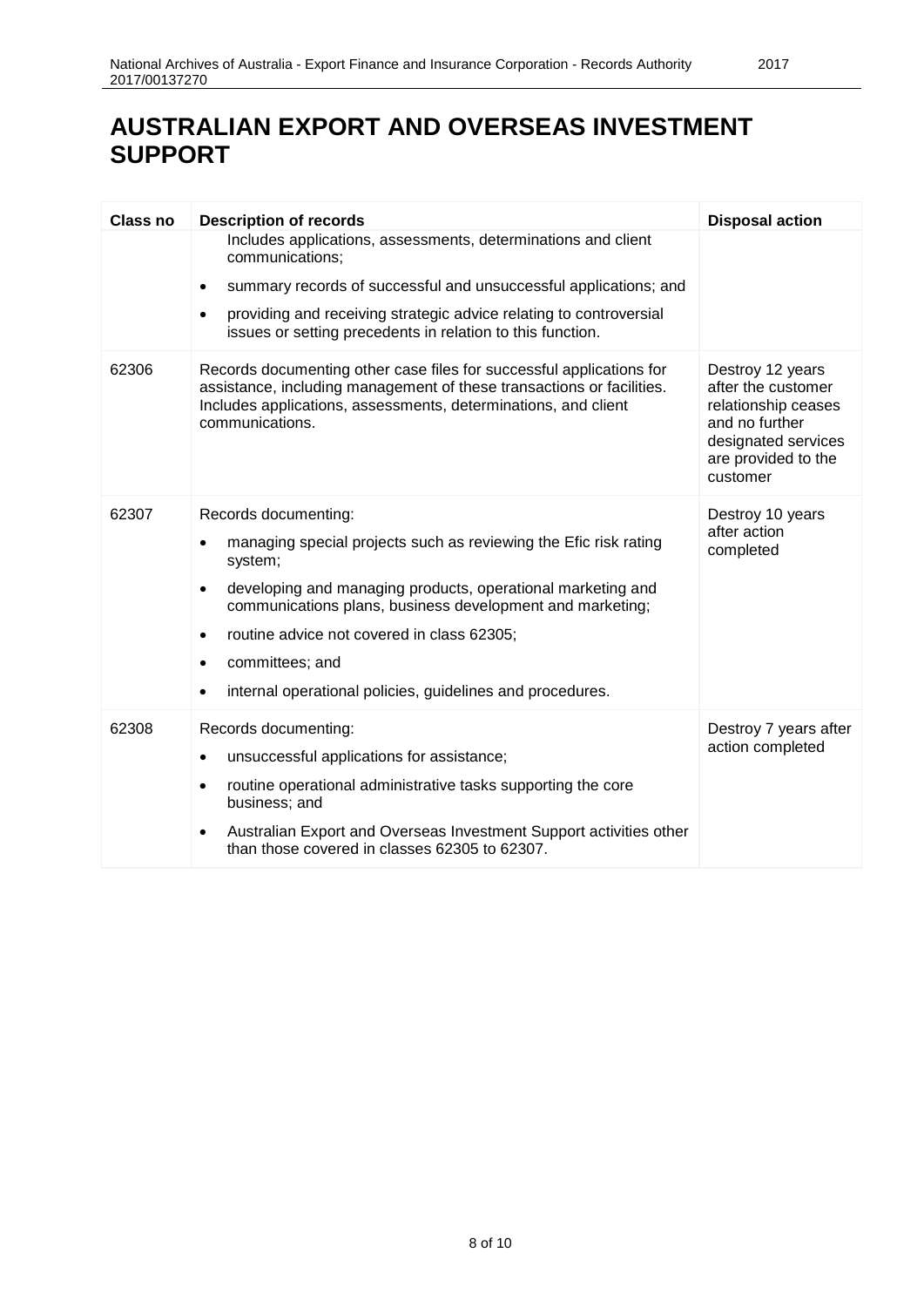## <span id="page-8-0"></span>**INDUSTRY SUPPORT AND DEVELOPMENT**

The core business of facilitating and encouraging Australian export trade on a commercial basis by providing broad support to industry and export sectors, including wholesale trade, manufacturing, mining, professional, scientific and technical services, education and training, construction, information media and telecommunications.

#### The **core activities** include:

- providing economic and financial research and analysis across industry groups and geographic areas;
- supporting transactions that uphold best practice environmental and social standards;
- monitoring, surveillance and collecting data about the export trade sector;
- providing advocacy and international representations on behalf of Australian exporters, industry, business or government;
- marketing and promotional programs and campaigns; and
- creating new export and investment opportunities for Australia.

The performance of the core business is supported by **general activities** such as:

- providing and receiving advice;
- participation in committees;
- responses to general enquiries;
- evaluation and review;
- liaison with other organisations;
- development and implementation of policies and procedures; and
- reporting.

#### *Cross references to AFDA Express Records Authority*

*For accounting activities associated with the Commercial and National Interest Accounts and Treasury Management use FINANCIAL MANAGEMENT.*

*For addresses by the Minister and senior management, use COMMUNITY RELATIONS or GOVERNMENT RELATIONS.*

*For strategic level committees, use STRATEGIC MANAGEMENT.*

*Cross references to other records authorities*

*For Board and governance matters use Governing Bodies (GRA 27).*

| Class no | <b>Description of records</b>                                                                                                                                                                                                                                                                                                                                                                                                                                                                                                                                | <b>Disposal action</b>         |
|----------|--------------------------------------------------------------------------------------------------------------------------------------------------------------------------------------------------------------------------------------------------------------------------------------------------------------------------------------------------------------------------------------------------------------------------------------------------------------------------------------------------------------------------------------------------------------|--------------------------------|
| 62302    | Significant records documenting:<br>providing and receiving strategic advice relating to controversial<br>issues or setting precedents in relation to this function. Includes<br>final versions of advice, position papers, briefings, reports, opinions<br>and submissions;                                                                                                                                                                                                                                                                                 | Retain as national<br>archives |
|          | outcomes of major economic and financial research and analysis<br>$\bullet$<br>projects undertaken by the agency such as developing country<br>profiles and support for the Australian International Business<br>Survey. Includes final research papers and reports, research<br>findings, modelling and forecasting, statistical and trend analysis<br>and supporting research datasets and associated information;<br>management of significant industry wide environmental and social<br>risks or issues associated with export transactions and overseas |                                |